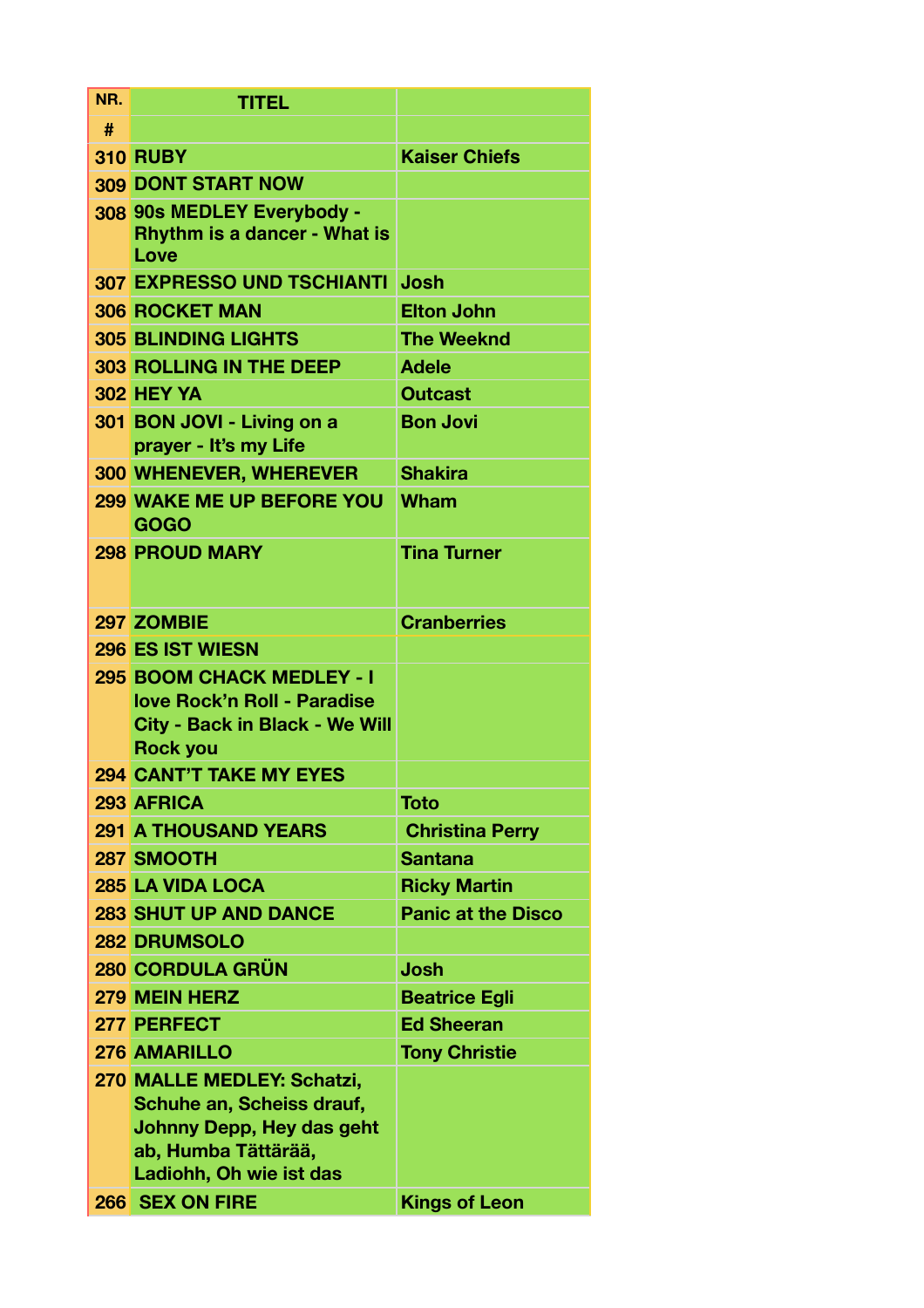| NR. | <b>TITEL</b>                                                   |                             |  |  |
|-----|----------------------------------------------------------------|-----------------------------|--|--|
| #   |                                                                |                             |  |  |
|     | <b>262 ERINNERUNGEN</b>                                        | <b>Bayrisch</b>             |  |  |
| 261 | <b>ALPBACH MARSCH</b><br><b>Bayrisch</b>                       |                             |  |  |
|     | <b>260 HULAPALU</b>                                            | <b>Andreas Gabalier</b>     |  |  |
|     | 258 QUANDO                                                     |                             |  |  |
|     | <b>257 SCHUNKELMEDLEY</b>                                      | <b>Bayrisch</b>             |  |  |
| 256 | <b>BRIGHT SIDE OF LIFE</b>                                     | <b>Life Of Brian</b>        |  |  |
|     | <b>255 TAUSENDMAL BELOGEN</b>                                  | <b>Andrea Berg</b>          |  |  |
|     | <b>253 OHNE DICH SCHLAF ICH</b><br><b>HEUT NACHT NICHT EIN</b> | <b>Münchner Freiheit</b>    |  |  |
|     | <b>252 BANKERL TANZ</b>                                        | <b>Bayrisch</b>             |  |  |
|     | <b>251 LANG SCHOTTISCH</b>                                     | <b>Bayrisch</b>             |  |  |
|     | <b>250 IN THE SUMMERTIME</b>                                   | <b>Mungo Jerry</b>          |  |  |
|     | <b>249 PALOMA BLANCA</b>                                       | <b>George Baker</b>         |  |  |
|     | <b>247 500 MILES</b>                                           | <b>The Proclaimers</b>      |  |  |
|     | 246 WILD ROVER                                                 | <b>Dubliners</b>            |  |  |
|     | 245 JOLENE<br><b>Boss Hoss</b>                                 |                             |  |  |
|     | <b>243 AMARILLO</b><br><b>Roberto Blanca</b>                   |                             |  |  |
|     | <b>242 HAM KUMMST</b>                                          | <b>Seiler &amp; Speere</b>  |  |  |
|     | <b>240 AINT NOBODY</b>                                         | <b>Chaka Kahn</b>           |  |  |
|     | 239 PRIECTAG                                                   | Jessie J.                   |  |  |
|     | 235 BUDAPEST                                                   | <b>George Ezra</b>          |  |  |
|     | 232 AUF UNS                                                    | <b>Andreas Bourani</b>      |  |  |
| 231 | <b>ATEMLOS</b>                                                 | <b>Helene Fische</b>        |  |  |
| 230 | <b>HAPPY</b>                                                   | <b>Ph. Williams</b>         |  |  |
|     | 228 ROCK MI                                                    | <b>Voxxclub</b>             |  |  |
|     | 227 GET LUCKY                                                  | <b>Daft Punk</b>            |  |  |
|     | <b>224 SUPERSTITION</b>                                        | <b>Stevie Wonder</b>        |  |  |
|     | 223 UMBRELLA Alex                                              | <b>Rihanna</b>              |  |  |
|     | <b>222 WE ARE FAMILY</b>                                       | <b>Sister Sledge</b>        |  |  |
|     | <b>219 DANCING QUEEN</b>                                       | <b>Abba</b>                 |  |  |
|     | <b>217 APPLAUS APPLAUS</b>                                     | <b>Sportfreunde Stiller</b> |  |  |
|     | 214 I FOLLOW RIVERS                                            | <b>Triggerfinger</b>        |  |  |
|     | 213 LET HER GO                                                 | <b>Passenger</b>            |  |  |
| 211 | <b>HAPPY BIRTHDAY</b>                                          | <b>Stevie Wonder</b>        |  |  |
|     | <b>210 BRENNA TUATS GUAT</b>                                   | <b>Hubert von Goisern</b>   |  |  |
|     | 209 THE WALL                                                   | <b>Pink Floyd</b>           |  |  |
|     | <b>207 SWEET CAROLINE</b>                                      | <b>Neil Diamond</b>         |  |  |
|     | 206 YOURE THE ONE THAT I WANT                                  | <b>John Travolta</b>        |  |  |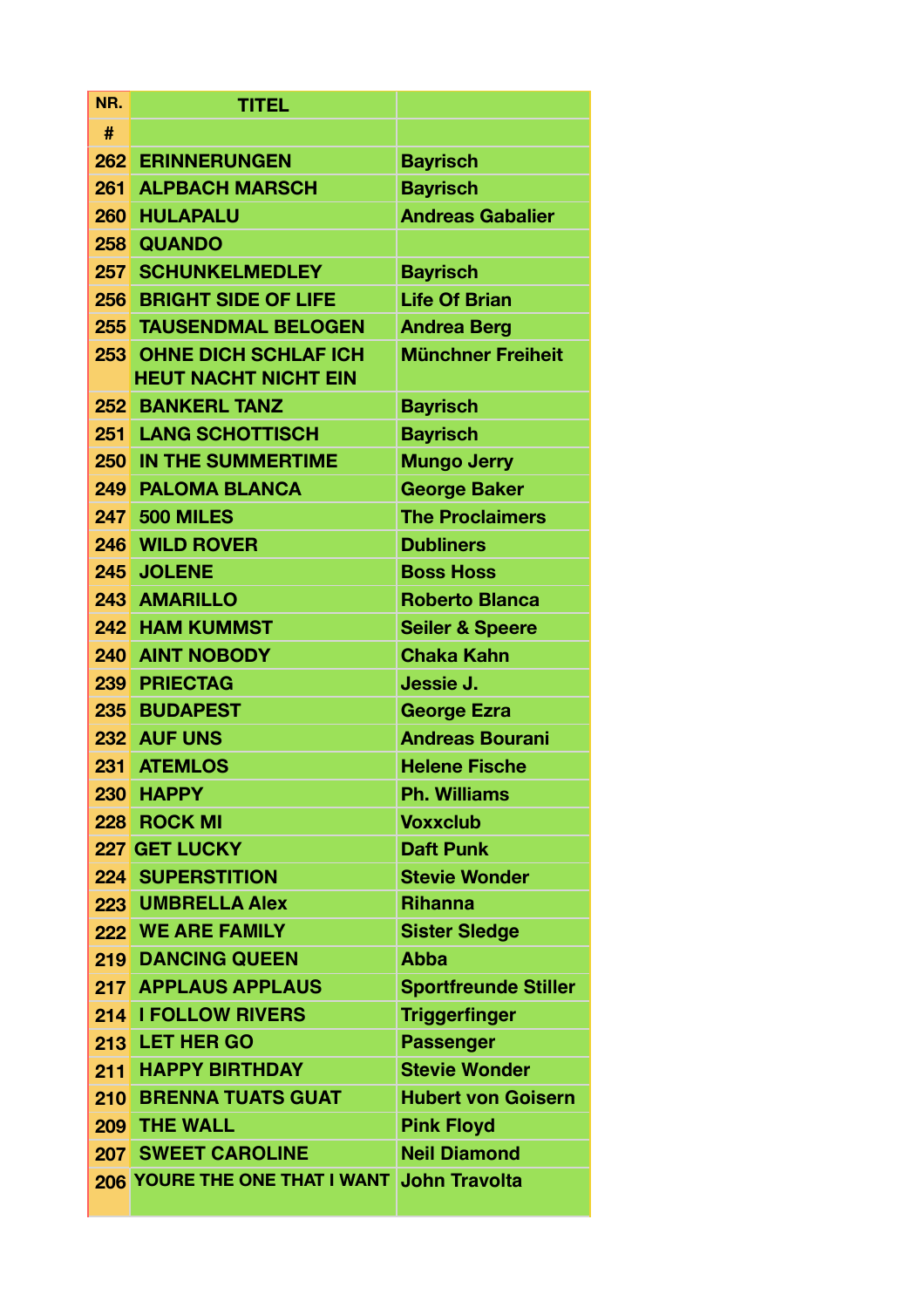| NR. | <b>TITEL</b>                                                                                                                                        |                          |  |  |
|-----|-----------------------------------------------------------------------------------------------------------------------------------------------------|--------------------------|--|--|
| #   |                                                                                                                                                     |                          |  |  |
|     | 205 NOSSA<br><b>Michael Telo</b>                                                                                                                    |                          |  |  |
| 204 | <b>TAGE WIE DIESE</b><br><b>Toten Hosen</b>                                                                                                         |                          |  |  |
|     | 202 VALERIE<br><b>Amy Winehouse</b>                                                                                                                 |                          |  |  |
| 201 | <b>A NIGHT LIKE THIS</b><br><b>Caro Emerald</b>                                                                                                     |                          |  |  |
| 200 | <b>I SHOT THE SHERRIFF</b>                                                                                                                          | <b>Bob Marley</b>        |  |  |
| 199 | <b>SEXBOMB</b>                                                                                                                                      | <b>Tom Jones</b>         |  |  |
| 198 |                                                                                                                                                     |                          |  |  |
| 196 | <b>FOOTLOOSE</b>                                                                                                                                    | <b>Kenny Loggins</b>     |  |  |
|     | <b>195 BORN TO BE ALIVE</b>                                                                                                                         | <b>Patrick Hernandez</b> |  |  |
|     | <b>194 NARCOTIC</b>                                                                                                                                 | Liquido                  |  |  |
|     | <b>193 CELEBRATION</b>                                                                                                                              | <b>Kool and the Gang</b> |  |  |
|     | 192 GHOSTBUSTERS - BILLIE<br><b>JEAN</b>                                                                                                            |                          |  |  |
|     | <b>191 VOGULISI</b>                                                                                                                                 | <b>Matt Valentino</b>    |  |  |
|     | <b>189 COCAINE</b>                                                                                                                                  | <b>Eric Clapton</b>      |  |  |
|     | <b>188 WHAT'S UP</b>                                                                                                                                | <b>4 Non Blondes</b>     |  |  |
|     | <b>187 SCHLAGERMEDLEY</b>                                                                                                                           |                          |  |  |
|     | <b>186 HIGHWAY TO HELL</b>                                                                                                                          | <b>ACDC</b>              |  |  |
|     | 185 BEAT IT                                                                                                                                         | <b>Michael Jackson</b>   |  |  |
|     | <b>183 BERGWERK</b>                                                                                                                                 | <b>Fendrich</b>          |  |  |
|     | 182 HEY JUDE                                                                                                                                        | <b>Beatles</b>           |  |  |
|     | 181 SUMMER OF 69                                                                                                                                    | <b>Brian Adams</b>       |  |  |
|     | <b>180 SATISFACTION</b>                                                                                                                             | <b>Rolling Stones</b>    |  |  |
|     | <b>179 SWEET HOME ALABAMA</b>                                                                                                                       | <b>Lynyrd Skynyrd</b>    |  |  |
|     | <b>177 ROCKIN ALL OVER</b>                                                                                                                          | <b>Status Quo</b>        |  |  |
|     | 176 YMCA                                                                                                                                            | <b>Village People</b>    |  |  |
|     | <b>173 I WILL SURVIVE</b>                                                                                                                           | <b>Gloria Gaynor</b>     |  |  |
|     | <b>172 NEW YORK</b>                                                                                                                                 | <b>Frank Sinatra</b>     |  |  |
| 171 | <b>WALKIN ON SUNSHINE</b>                                                                                                                           | <b>Katarina and the</b>  |  |  |
|     | <b>170 ANGELS</b>                                                                                                                                   | <b>Robbie Williams</b>   |  |  |
|     | <b>169 LET ME ENTERTAIN YOU</b>                                                                                                                     | <b>Robbie Williams</b>   |  |  |
|     | <b>168 WIES'N MEDLEY:</b><br><b>Fürstenfeld, Anton, Hey</b><br>Baby, Hände zum Himmel,<br>1000mal belogen, Joanna,<br><b>Rote Pferd, Cowboy und</b> |                          |  |  |
|     | <b>167 CHICKEN DANCE</b>                                                                                                                            | <b>Bayrisch</b>          |  |  |
|     | <b>166 ABER BITTE MIT SAHNE</b>                                                                                                                     | <b>Udo Jürgens</b>       |  |  |
| 165 | <b>GRIECHISCHER WEIN</b>                                                                                                                            | <b>Udo Jürgens</b>       |  |  |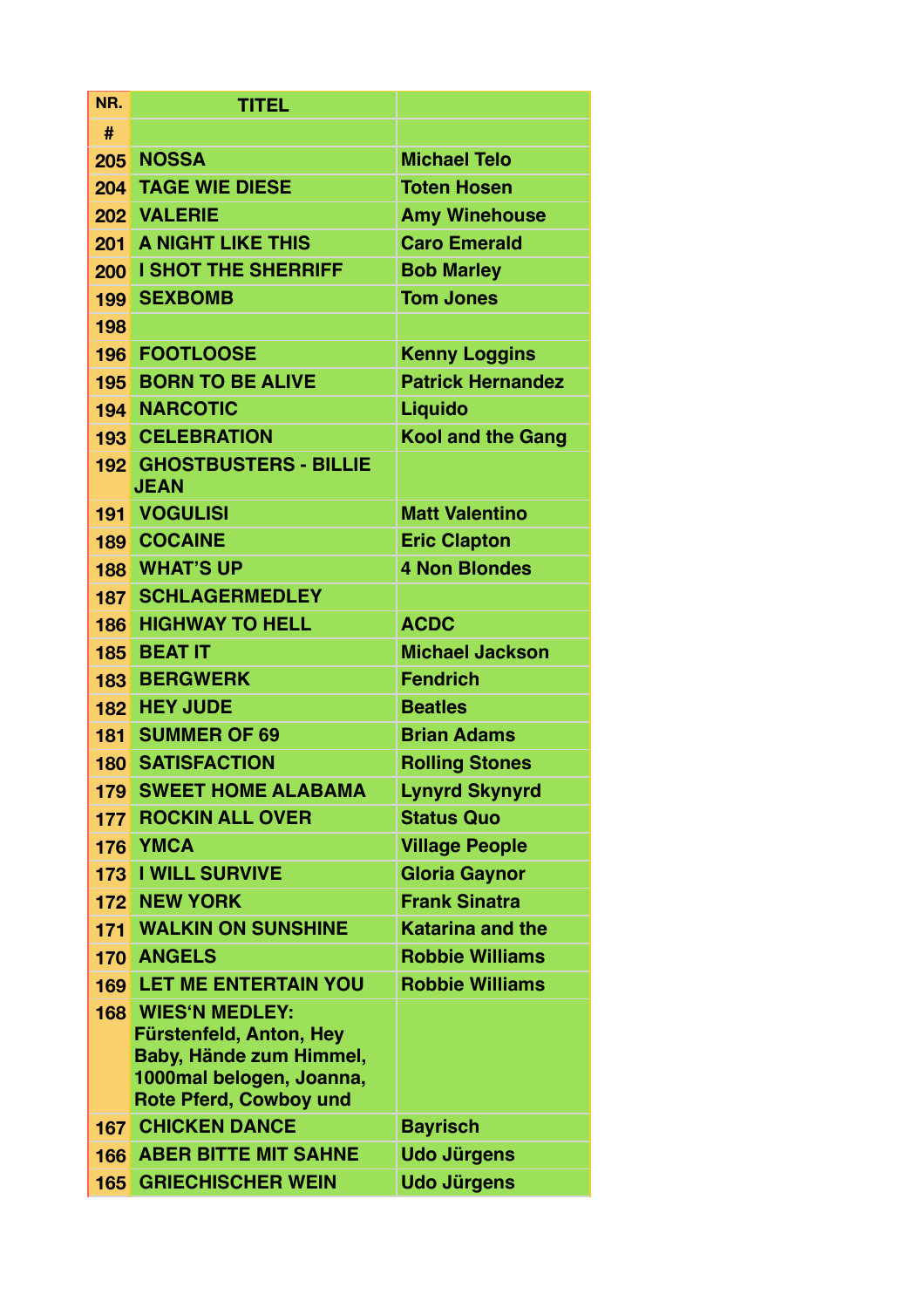| NR.   | <b>TITEL</b>                                       |                                |  |
|-------|----------------------------------------------------|--------------------------------|--|
| #     |                                                    |                                |  |
|       | <b>163 SKANDAL</b>                                 | <b>Spider Murphy Gang</b>      |  |
|       | 162 ER GEHÖRT ZU MIR -                             | <b>Rosenberg - Petry</b>       |  |
|       | <b>160 MAMA MIA</b>                                | <b>Abba</b>                    |  |
|       | <b>159 TORNERO MEDLEY:</b>                         |                                |  |
|       | <b>Tornero, Leuchtturm, Aloha</b>                  |                                |  |
|       | Heya, Every Breath you Take<br>158 AB IN DEN SÜDEN |                                |  |
|       | <b>157 FLIEGERLIED</b>                             | <b>Buddy</b><br><b>Donnikl</b> |  |
|       | <b>156 VIVA COLONIA</b>                            | <b>Höhner</b>                  |  |
|       | <b>155 EIN STERN</b>                               | D.J. Ötzi                      |  |
|       | <b>154 SCHICKERIA</b>                              | <b>Spider Murphy Gang</b>      |  |
|       | <b>153 ZILLERTALER</b>                             | Schürzenjäger                  |  |
|       | <b>150 99 Luftballons</b>                          | <b>NDW</b>                     |  |
|       |                                                    |                                |  |
|       | <b>149 HALLO KLAUS</b>                             | <b>Bine</b>                    |  |
|       | <b>148 QUE SERA</b>                                | <b>Doris Day</b>               |  |
|       | <b>147 HIATAMADL</b>                               | <b>Hubert von Geisern</b>      |  |
|       | <b>146 PURE LUST</b>                               | <b>Geier Sturzflug</b>         |  |
|       | <b>145 EIN BETT IM KORNFELD</b>                    | <b>Jürgen Drews</b>            |  |
|       | <b>144 WILLENLOS</b>                               | Westernhagen                   |  |
|       | 143 VOLARE                                         | <b>Eros Ramazotti</b>          |  |
|       | <b>142 KLARINETTENMUCKEL</b>                       | <b>Bayrisch</b>                |  |
| 141   | <b>GUNATANAMERA</b>                                | <b>Joan Baez</b>               |  |
|       | <b>140 ANNELIESE</b>                               | <b>Bayrisch</b>                |  |
|       | <b>139 WICKIE MEDLEY: Pippi</b>                    | <b>TV Serien</b>               |  |
|       | <b>Langstrumpf, Heidi, Biene</b><br>Maja, Wickie   |                                |  |
|       | <b>137 KUFSTEINER LIED</b>                         | <b>Bayrisch</b>                |  |
|       | <b>135 EINE NEUE LIEBE</b>                         | <b>Jürgen Markus</b>           |  |
|       | <b>134 AMBOSS POLKA</b>                            | <b>Bayrisch</b>                |  |
|       | <b>133 ROTE LIPPEN</b>                             | <b>Cliff Richard</b>           |  |
|       | <b>132 HOFBRAUHAUS</b>                             | <b>Bayrisch</b>                |  |
| $131$ | <b>DIE OBERBAYERN</b>                              | Die Oberbayern                 |  |
|       | <b>130 AMTSGERICHTS POLKA</b>                      | <b>Bayrisch</b>                |  |
|       | <b>129 TROMPETEN ECHO</b>                          | <b>Slavko Arsenik</b>          |  |
|       | <b>128 PROBIERS MAL MIT</b>                        | <b>Dschungelbuch</b>           |  |
|       | <b>GEMÜTLICHKEIT</b>                               |                                |  |
|       | <b>127 AUF DER AUTOBAHN</b>                        | <b>Slavko Arsenik</b>          |  |
| 126   | <b>BLUE SPANISH EYES</b>                           | <b>Al Martino</b>              |  |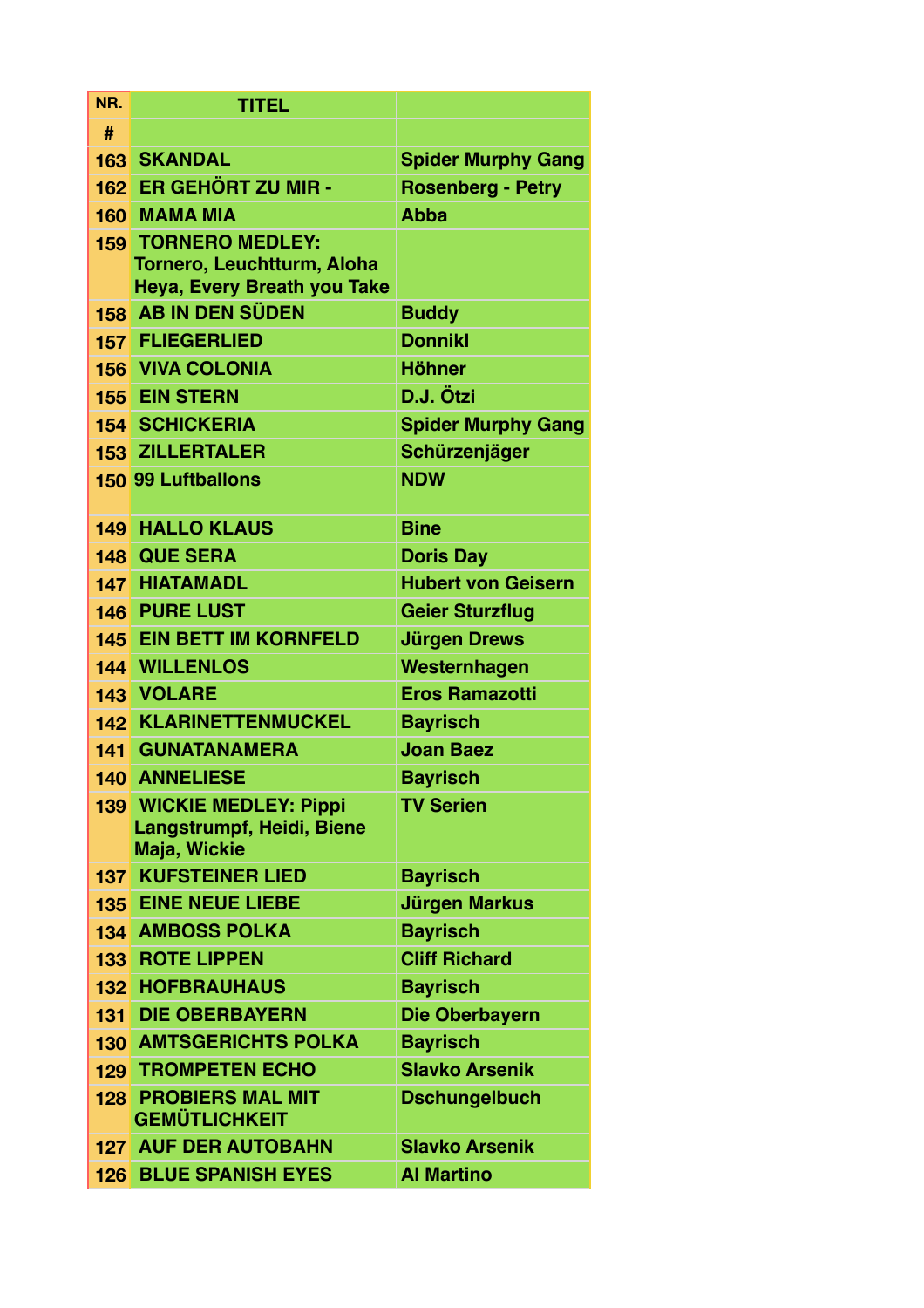| NR.             | <b>TITEL</b>                                                                 |                        |  |  |
|-----------------|------------------------------------------------------------------------------|------------------------|--|--|
| #               |                                                                              |                        |  |  |
|                 | 125 WANN WIRDS MAL WIEDER Rudi Carell<br><b>RICHTIG SOMMER</b>               |                        |  |  |
|                 | <b>124 COUNTRY ROADS</b>                                                     | <b>John Denver</b>     |  |  |
|                 | <b>123 ROT SIND DIE ROSEN</b>                                                | <b>Semino Rossi</b>    |  |  |
|                 | 122 IN DEN BERGEN                                                            | <b>Bayrisch</b>        |  |  |
|                 | 121 ABER DICH                                                                | <b>Flippers</b>        |  |  |
|                 | <b>119 ROSAMUNDE</b>                                                         | D.J. Ötzi              |  |  |
|                 | 116 IM WAGEN VOR MIR                                                         | <b>Henry Valentino</b> |  |  |
|                 | 113 OBLADI-OBLADA                                                            | <b>Beatles</b>         |  |  |
|                 | <b>112 SPEEDY GONZALES</b>                                                   | <b>Pat Boone</b>       |  |  |
|                 | <b>110 FREE FALLIN</b>                                                       | <b>Tom Petty</b>       |  |  |
|                 | <b>109 SCHÖNE URLAUBSZEIT</b>                                                | <b>Slavko Arsenik</b>  |  |  |
|                 | 108 FLY ME TO THE MOON                                                       | <b>Frank Sinatra</b>   |  |  |
| 107             | <b>TULPEN AUS AMSTERDAM</b>                                                  | <b>Mieke Telkamp</b>   |  |  |
| 106             | <b>SONG</b><br><b>Ingo Sandhofen</b>                                         |                        |  |  |
|                 | <b>105 YOU'VE GOT A FRIEND</b>                                               | <b>James Taylor</b>    |  |  |
|                 | <b>104 LEAN ON ME</b>                                                        | <b>Bille Withers</b>   |  |  |
|                 | <b>103 AIN'T NO SUNSHINE</b><br><b>Bill Withers</b>                          |                        |  |  |
|                 | 100 GROOVIN                                                                  | <b>The Rascals</b>     |  |  |
|                 | 99 GIRL FROM IPANEMA                                                         | <b>Carlos Jobim</b>    |  |  |
|                 | 97 AULD LANG SYNE                                                            | <b>Traditional</b>     |  |  |
|                 | 96 EVERYTHING                                                                | <b>Michael Buble</b>   |  |  |
|                 | 95 ALL OF ME                                                                 | <b>Michael Buble</b>   |  |  |
|                 | 93 SITTING ON THE DOCK OF Otis Redding<br><b>A BAY</b>                       |                        |  |  |
|                 | 92 L'TALIANO                                                                 |                        |  |  |
|                 | 91 AMERICAN PIE                                                              | <b>Madonna</b>         |  |  |
|                 | 90 SUNNY                                                                     | <b>Bobby Hebb</b>      |  |  |
|                 | <b>89 MOON RIVER</b>                                                         | <b>Audrey Hepburn</b>  |  |  |
|                 | <b>88 SWEET GEORGIA BROWN</b>                                                | <b>Harlem</b>          |  |  |
|                 | 87 LAYLA                                                                     | <b>Eric Clapton</b>    |  |  |
|                 | <b>86 THE BREEZE</b>                                                         | J.J. Cale              |  |  |
| 85 <sup>1</sup> | <b>WHAT A WONDERFUL</b>                                                      | <b>Louis Armstrong</b> |  |  |
|                 | 84 WAVE                                                                      | <b>Bossa</b>           |  |  |
|                 | <b>83 WONDERWALL</b>                                                         | <b>Oasis</b>           |  |  |
|                 | 82 WONDEFUL WORLD                                                            | <b>Sam Cooke</b>       |  |  |
| 81              | <b>WHEN THE DEVIL AME</b><br><b>Charlie Daniels</b><br><b>DOWN TO GEOGIA</b> |                        |  |  |
|                 | 80 LOVE IS IN THE AIR                                                        | <b>John Paul Young</b> |  |  |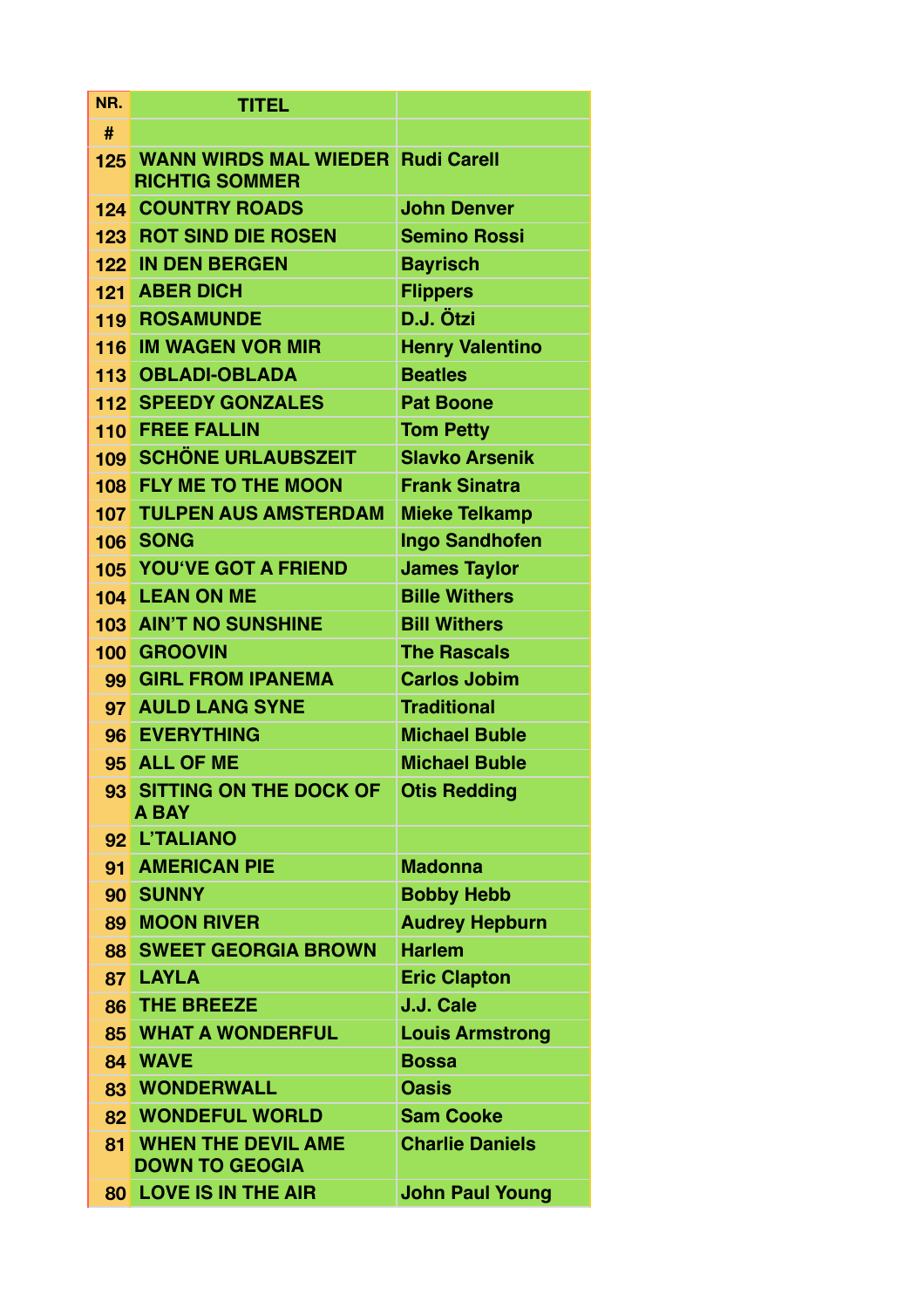| NR.             | <b>TITEL</b>                                  |                                                 |  |  |  |
|-----------------|-----------------------------------------------|-------------------------------------------------|--|--|--|
| #               |                                               |                                                 |  |  |  |
|                 | <b>79 SOMETHING STUPID</b>                    | <b>Robbie Williams,</b><br><b>Nicole Kidman</b> |  |  |  |
| 78              | <b>ISLANDS IN THE STREAM</b>                  | <b>Kenny Rodgers</b>                            |  |  |  |
| 77              | <b>SWAY</b>                                   | <b>Michael Buble</b>                            |  |  |  |
| 76              | <b>TULSA TIME</b>                             | <b>Eric Clapton</b>                             |  |  |  |
|                 | <b>75 THAT'S AMORE</b>                        | <b>Dean Martin</b>                              |  |  |  |
| 73              | <b>BROWN EYED GIRL</b>                        | <b>Van Morrisson</b>                            |  |  |  |
|                 | 72 THE JOKER                                  | <b>Steve Miller</b>                             |  |  |  |
| 71              | <b>SAVE ROOM</b>                              | <b>John Legend</b>                              |  |  |  |
|                 | <b>70 ENGLISHMAN IN N.Y.</b>                  | <b>Sting</b>                                    |  |  |  |
| 69              | <b>KILLING ME SOFTLY</b>                      | <b>Roberta Flack</b>                            |  |  |  |
|                 | 68 QUANDO                                     | <b>Michael Buble</b>                            |  |  |  |
| 67              | <b>STAND BY ME</b>                            | Ben. E. King                                    |  |  |  |
|                 | 66 BRASIL                                     | <b>Cazuza</b>                                   |  |  |  |
|                 | <b>65 CHAMPS ELYSEES</b>                      | <b>Joe Dassin</b>                               |  |  |  |
|                 | 64 IT NEVER RAINS IN STH<br><b>CALIFORNIA</b> | <b>Albert Hammond</b>                           |  |  |  |
| 63              | <b>FIELDS OF GOLD</b>                         | <b>Sting</b>                                    |  |  |  |
| 62              | <b>TEARS IN HEAVEN</b>                        | <b>Eric Clapton</b>                             |  |  |  |
| 61              | <b>RING OF FIRE</b>                           | <b>Johnny Cash</b>                              |  |  |  |
|                 | <b>60 PUTTIN ON THE RITZ</b>                  | <b>Robbie Williams</b>                          |  |  |  |
|                 | 59 SISTER GOLDEN HAIR                         | <b>America</b>                                  |  |  |  |
| 58              | <b>READY TO GO</b>                            | <b>Ingo Sandhofen</b>                           |  |  |  |
| 57              | <b>SITTING, WAITING,</b>                      | <b>Jack Johnson</b>                             |  |  |  |
| 55 <sub>5</sub> | <b>AMARILLO BY MORNING</b>                    | <b>George Straitt</b>                           |  |  |  |
|                 | 54 ON THE ROAD AGAIN                          | <b>Willie Nelson</b>                            |  |  |  |
|                 | <b>53 PATA PATA</b>                           | <b>Miriam Makeba</b>                            |  |  |  |
|                 | 52 HERO                                       | <b>Family of the Year</b>                       |  |  |  |
| 51              | <b>MUSTANG SALLY</b>                          | <b>Commitments</b>                              |  |  |  |
|                 | <b>50 RHINESTONE COWBOY</b>                   | <b>Glen Campbell</b>                            |  |  |  |
|                 | <b>48 CAN YOU FEEL THE LOVE</b>               | <b>Elton John</b>                               |  |  |  |
| 48              | <b>SMILE</b>                                  | <b>Charlie Chaplin</b>                          |  |  |  |
| 47              | <b>LIKE THE ROSES</b>                         | <b>Ingo Sandhofen</b>                           |  |  |  |
|                 | 46 GRAVITY                                    | <b>John Mayer</b>                               |  |  |  |
| 45              | <b>LAY DOWN SALLY</b>                         | <b>Eric Clapton</b>                             |  |  |  |
| 44              | <b>WELT RETTEN</b>                            | <b>Tim Bendzko</b>                              |  |  |  |
|                 | 43 KISS                                       | <b>Prince</b>                                   |  |  |  |
|                 | <b>42 KING OF THE ROAD</b>                    | <b>Roger Miller</b>                             |  |  |  |
|                 | <b>41 IN THE GHETTO</b>                       | <b>Elvis Presley</b>                            |  |  |  |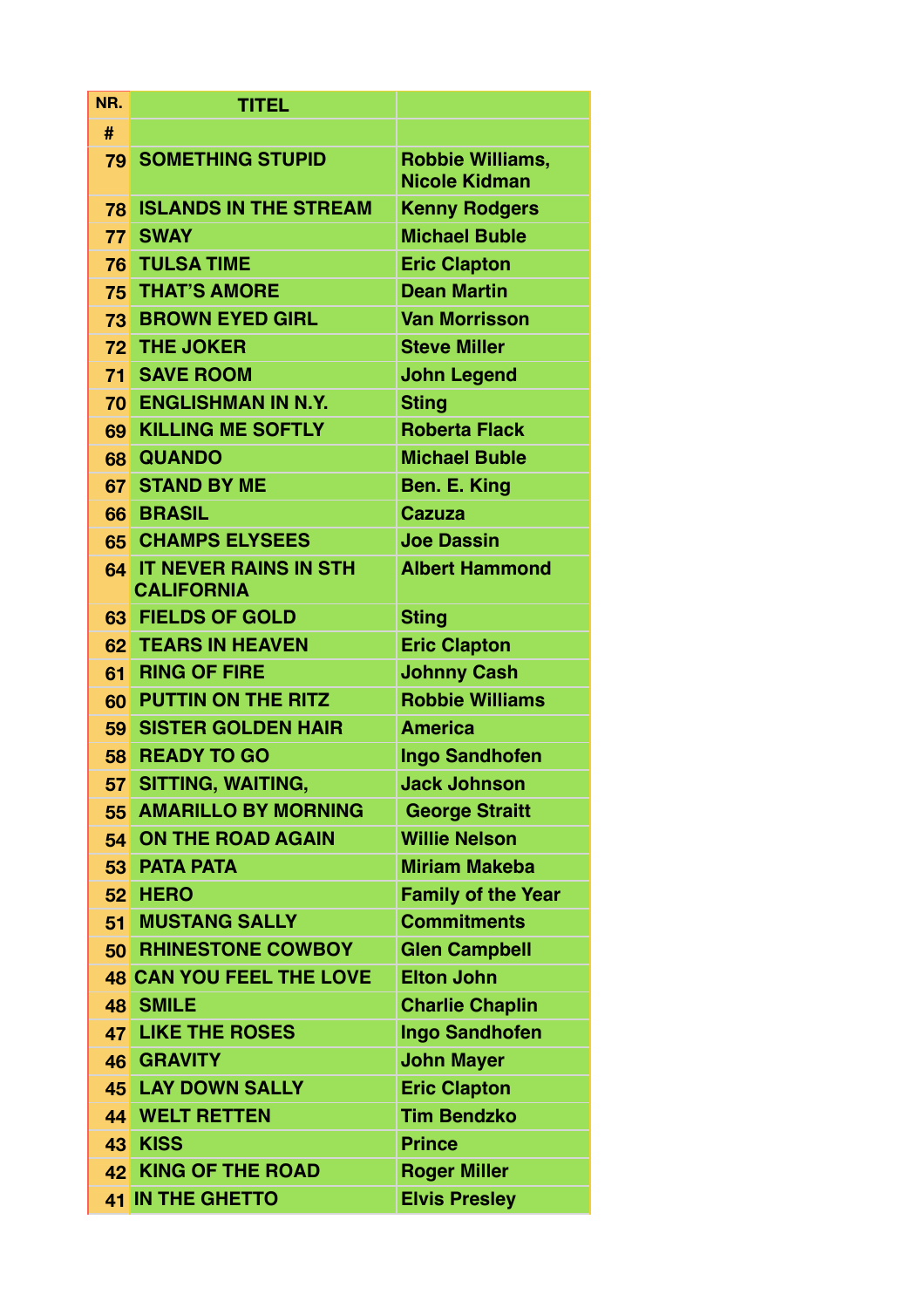| NR.             | <b>TITEL</b>                                                     |                         |  |  |  |
|-----------------|------------------------------------------------------------------|-------------------------|--|--|--|
| #               |                                                                  |                         |  |  |  |
|                 | <b>40 SCHMIDTCHEN</b>                                            | <b>Nico Haak</b>        |  |  |  |
| 39              | THE FUTURE LIES                                                  |                         |  |  |  |
|                 | <b>38 JAMBALAYA</b><br><b>Fats Domino</b>                        |                         |  |  |  |
|                 | <b>37 IF TOMORROW NEVER</b><br><b>Ronan Keating</b>              |                         |  |  |  |
| 36 <sup>°</sup> | <b>GELL DU BLEIBST HEUT</b><br><b>NACHT</b>                      | <b>STS</b>              |  |  |  |
| 32 <sub>2</sub> | <b>I WANT IT THAT WAY</b>                                        | <b>Backstreet Boys</b>  |  |  |  |
| 31              | <b>HAPPY SUMMER</b>                                              | <b>Ingo Sandhofen</b>   |  |  |  |
|                 | <b>29 GHOSTRIDERS</b>                                            | <b>Shadows</b>          |  |  |  |
|                 | <b>28 FRIENDS IN LOW PLACES</b>                                  | <b>Garth Brooks</b>     |  |  |  |
| 24              | <b>JOHNNY BE GOODE</b>                                           | <b>Chuck Berry</b>      |  |  |  |
|                 | 23 FAITH                                                         | <b>George Michael</b>   |  |  |  |
| 22              | <b>SULTANS OF SWING</b>                                          | <b>Dire Straits</b>     |  |  |  |
| 21              | <b>TAKE A WALK ON THE</b><br><b>Lou Reed</b><br><b>WILD SIDE</b> |                         |  |  |  |
| 20 <sub>1</sub> | <b>THINKIN' OUT LOUD</b>                                         | <b>Ed Sheeran</b>       |  |  |  |
|                 | <b>17 COTTON EYED JOE</b>                                        | <b>Rednex</b>           |  |  |  |
|                 | <b>15 COME TOGETHER</b><br><b>Beatles</b>                        |                         |  |  |  |
|                 | <b>14 ONE NOTE SAMBA</b>                                         |                         |  |  |  |
| 13              | <b>HONESUCKLE ROSE</b>                                           |                         |  |  |  |
| 12              | <b>IN A MELLOW TONE</b>                                          |                         |  |  |  |
|                 | <b>11 CORCOVADO</b>                                              | <b>Bossa</b>            |  |  |  |
|                 | <b>10 SATIN DOLL</b>                                             | <b>Duke Ellington</b>   |  |  |  |
| 9               | <b>BEAUTIFUL BODY</b>                                            | <b>Bellamy Brothers</b> |  |  |  |
|                 | <b>6 ANNIE'S SONG</b>                                            | <b>John Denver</b>      |  |  |  |
|                 | 4 ANOTHER CUP OF COFFEE Mike and the                             |                         |  |  |  |
|                 | <b>2 LOVELY DAY</b>                                              | <b>Bill Withers</b>     |  |  |  |
|                 | <b>1 ACHY BREAKY HEART</b><br><b>B. Ray Cyrus</b>                |                         |  |  |  |
|                 |                                                                  |                         |  |  |  |
|                 |                                                                  |                         |  |  |  |
|                 |                                                                  |                         |  |  |  |
|                 |                                                                  |                         |  |  |  |
|                 |                                                                  |                         |  |  |  |
|                 |                                                                  |                         |  |  |  |
|                 |                                                                  |                         |  |  |  |
|                 |                                                                  |                         |  |  |  |
|                 |                                                                  |                         |  |  |  |
|                 |                                                                  |                         |  |  |  |